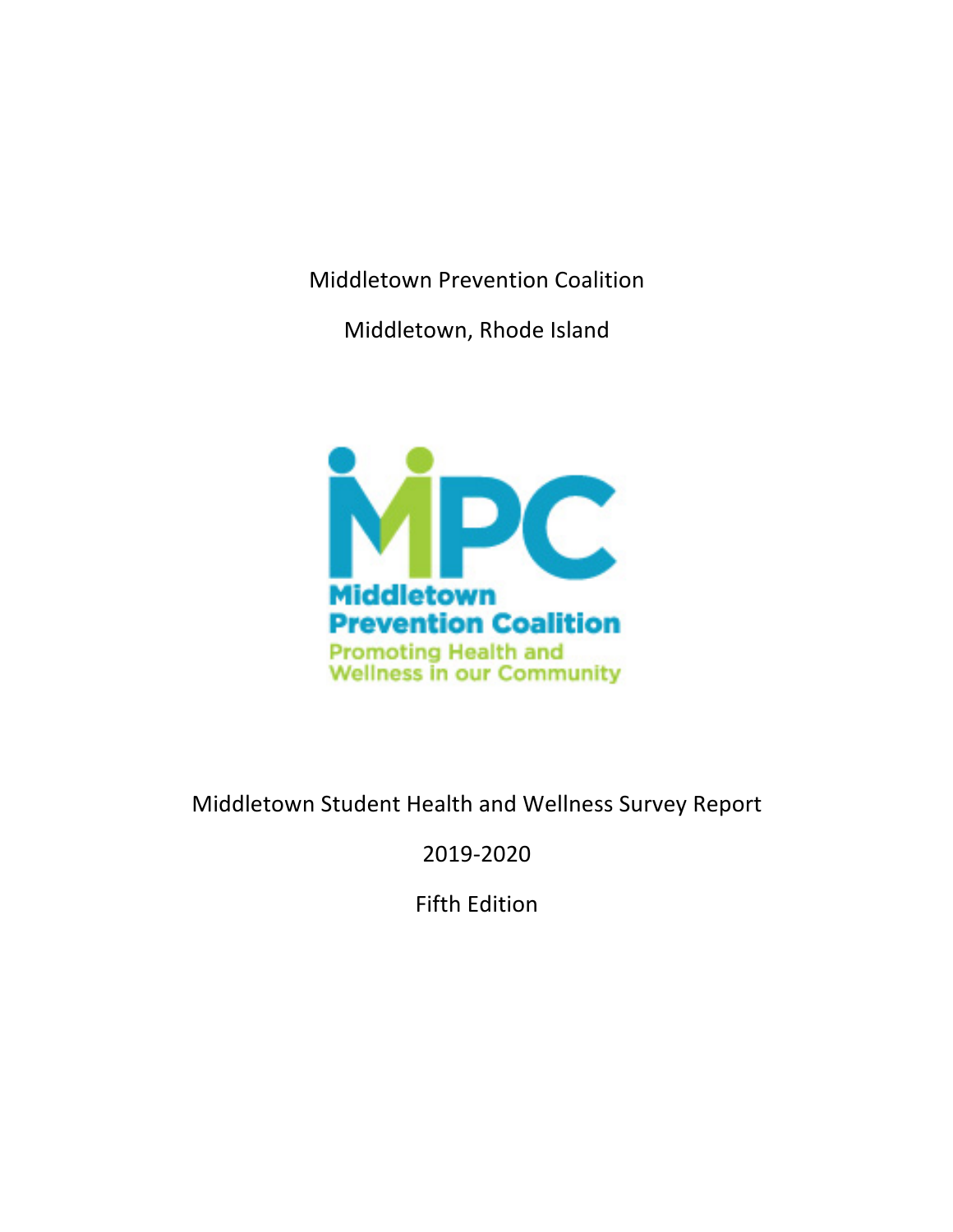#### Letter to the Reader

The data presented in this guide are intended to evoke questions: while this guide does not provide all the answers for a healthy Middletown, the data, when analyzed collectively, provide insight into our community, our needs, and our resources. The Middletown Prevention Coalition would like to thank Middletown Public Schools' Administration and Middletown High School and Joseph H. Gaudet Middle School Administration and Staff for their participation in conducting surveys to gather this important information. If questions arise as you digest this report, we hope you will reach out to us.

Warm regards, 

Lori Verderosa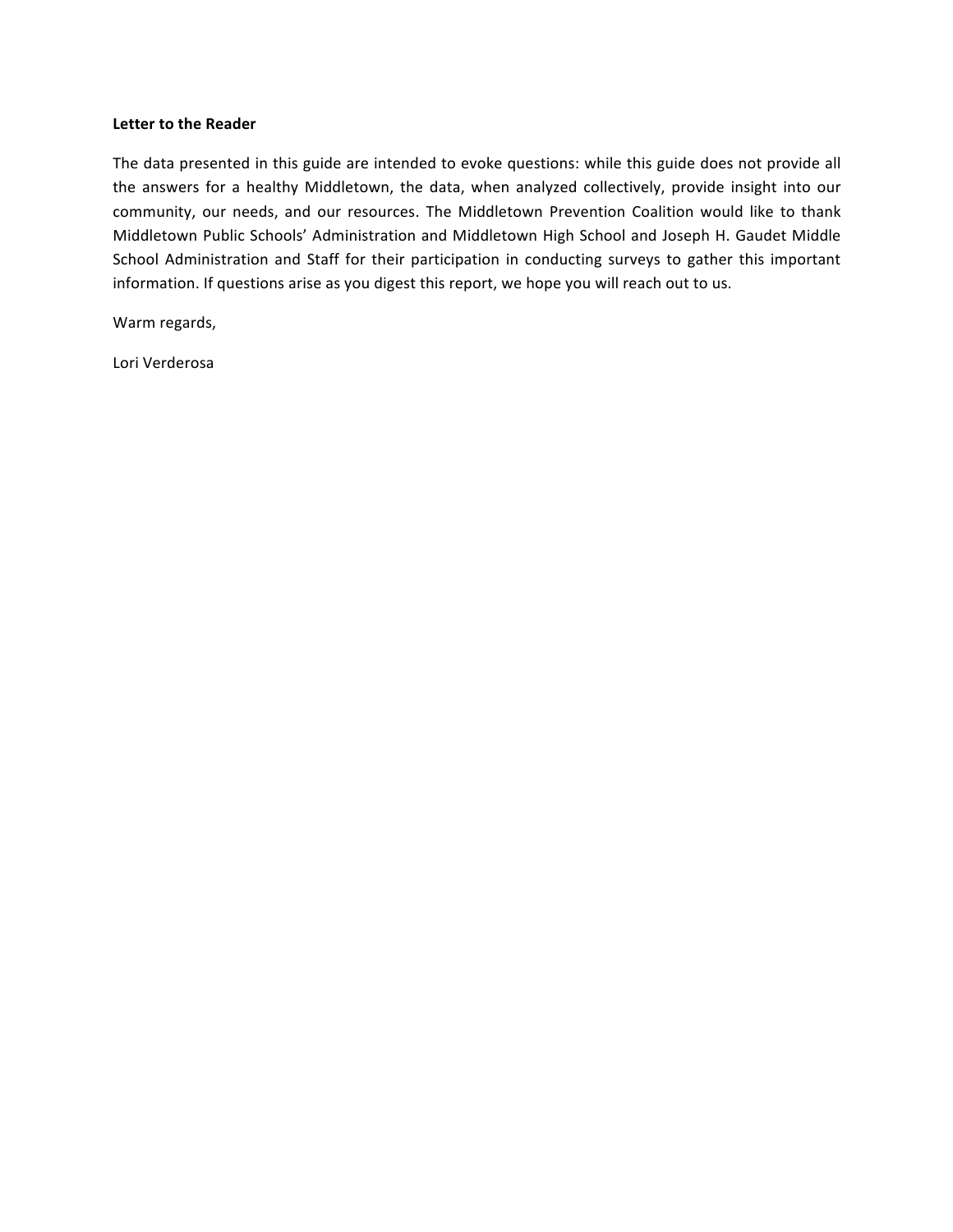### **Executive Summary**

The data presented in this assessment were gathered through quantitative and qualitative methods utilizing the Middletown Student Health and Wellness Survey and the Coalition Snapshot, provided by ICF International, the national evaluation team for the Drug-Free Communities Support Program. The instrument has been administered to  $7<sup>th</sup>$  through 12<sup>th</sup> grade students annually at Middletown High School and Gaudet Middle School since the 2011-2012 academic year. While Middletown data show some promising trends indicating a reduction in adolescent use of some substances, other data indicate new and emerging issues.

The Middletown Prevention Coalition is committed to monitoring trends and making data informed decisions to target prevention programs and initiatives that maximize health in the community. Prevention science confirms low perception of harm combined with easy access to substances leads to increased rates of youth consumption. The coalition operates by implementing a comprehensive and complimentary set of strategies, combining both individual and environmental strategies across all sectors of the community to reduce access to substances and increase perception of harm.

### Middletown Success

- Reduction in prevalence of use of alcohol, marijuana, and ENDS since 2018-2019<sup>1</sup>
- Significant reduction in  $11^{th}$  and  $12^{th}$  grade prevalence of 30-day alcohol use since 2011- $2012^1$
- Significant reduction in 9<sup>th</sup>, 11<sup>th</sup> and 12<sup>th</sup> grade prevalence of 30-day cigarette use since  $2011 - 2012<sup>1</sup>$
- Significant reduction in  $8^{th}$ ,  $9^{th}$ ,  $11^{th}$  and  $12^{th}$  grade prevalence of 30-day marijuana use since  $2011 - 2012<sup>1</sup>$
- Significant reduction in 9<sup>th</sup>, 10<sup>th</sup>, 11<sup>th</sup> and 12<sup>th</sup> grade prevalence of 30-day prescription drug misuse since 2011-2012 $^1$
- Prevalence of 30-day use changed at the following rates between 2011 and 2019:
	- o Alcohol
		- Middle School: -14.9%
		- High School: -22.9%
	- o Tobacco
		- Middle School: +38.5%
		- High School: -41.2%
	- o Marijuana
		- Middle School: +95.5%
		- High School: -4.9
	- o Prescription Drugs
		- Middle School: +168.8%
		- High School: -37.7%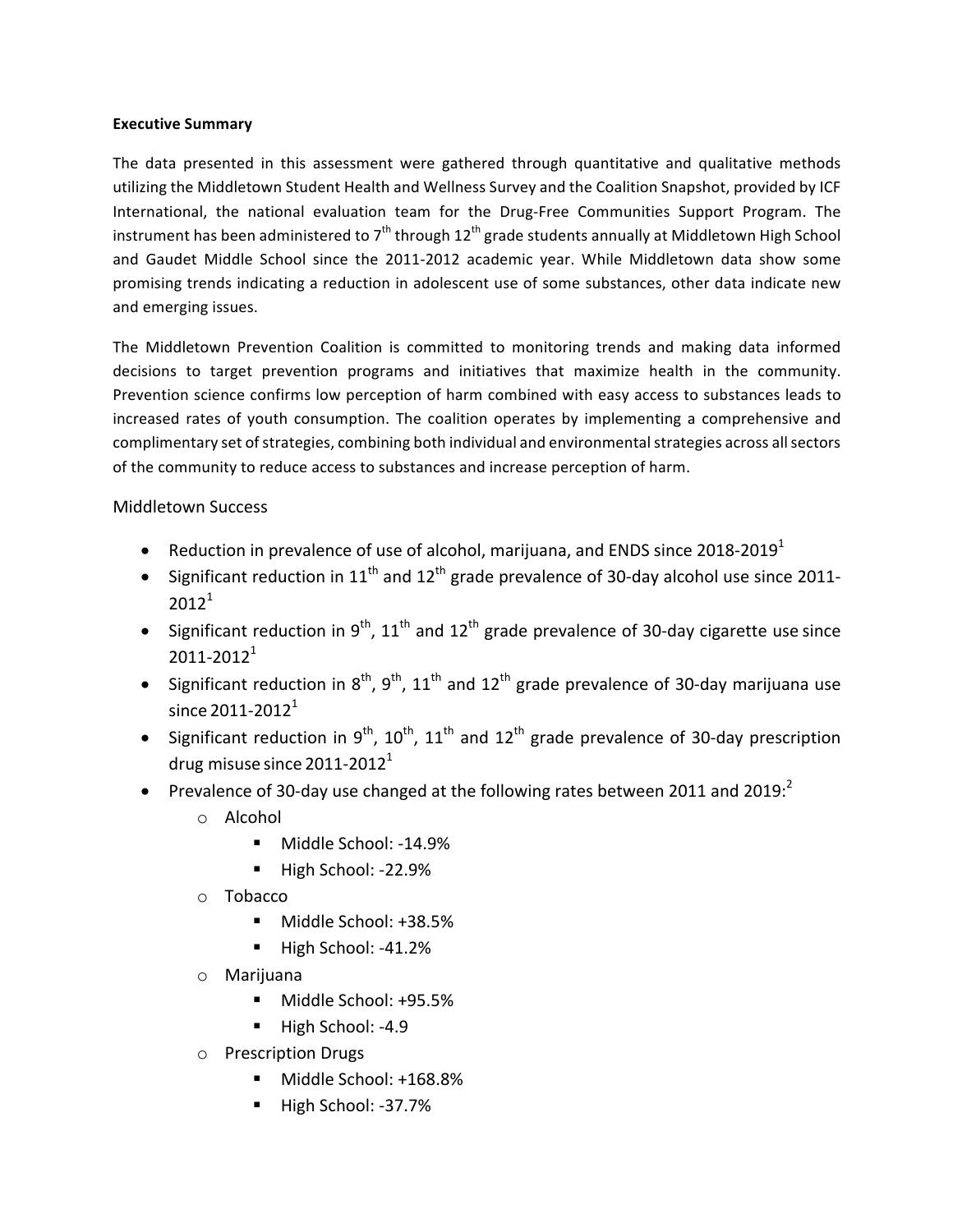- Perception of risk/harm increased for alcohol and marijuana since  $2018-2019<sup>1</sup>$
- Perception of parental disapproval of marijuana and ENDS use increased since 2018- $2019<sup>1</sup>$
- Perception of peer disapproval of alcohol, marijuana, prescription drug, and ENDS use increased since  $2018-2019^1$
- Perception of easy access of alcohol, marijuana, and ENDS use decreased since 2018- $2019<sup>1</sup>$



## Difference in POU by Percentage Points 2012-2013 to 2019-2020

Trends to Watch and Emerging Issues

- Teens use alcohol more than any other substance measured, but at similar rates to marijuana and  $ENDS<sup>1</sup>$
- Perception of peer disapproval is low for marijuana and electronic nicotine delivery systems $<sup>1</sup>$ </sup>
- Adolescents report ENDS are the easiest drug/device to access<sup>1</sup>
- Substance use shows a significant jump in prevalence of use between 9<sup>th</sup> and 10<sup>th</sup> grades<sup>1</sup>
- A trend to keep a close eye on is the seemingly interconnected relationship between prevalence of cigarette use and ENDS use: when ENDS use increases, cigarette use seems to decrease; when ENDS use decreased, cigarette use increased  $1$
- Fewer students overall seem to be using substances; however, those who are seem to be using at earlier ages, suggesting earlier intervention may be necessary<sup>2</sup>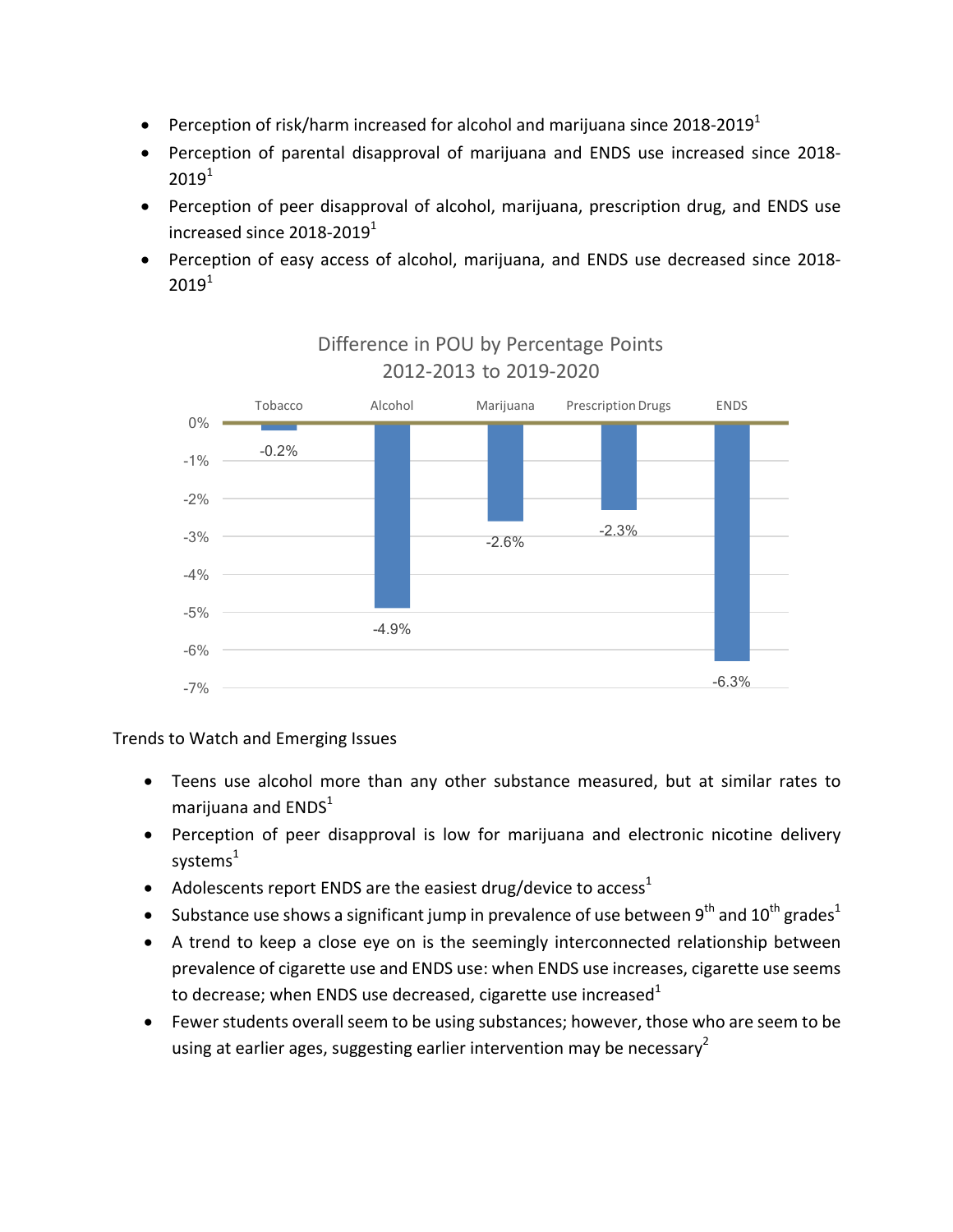### **Middletown Student Health and Wellness Survey Report; 2019-2020 Academic Year**

**Current Drug Use (Past 30-Day Use) Trends by Substance and Year—Grades 7-12, 2012-2013 to 2019- 2020**



30-Day Prevalence of Use by Year 7-12 Grades

Current Drug Use (Past 30-Day Use) Trends by Year–Grades 7-12, 2012-2013 to 2019-2020<sup>1</sup>

Fewer teens smoke cigarettes than smoke marijuana in Middletown, which mirrors national trends; however, electronic nicotine delivery systems (ENDS) have quickly emerged with a high prevalence of use—higher than any other measured substance (but similar to alcohol). Marijuana use has fluctuated since 2012-2013, but recent data suggest a downward trend in prevalence of use: prevalence of underage drinking has also fluctuated through the years, though there has been an overall decrease since 201-2013. A decrease has also been recognized for prevalence of use of ENDS. Heroin and prescription opioid use were collected as a baseline measures.

Figure I: Current Drug Use (Past 30-Day Use) by Substance—Grades 7-12, 2012-2013 to 2019-2020<sup>1</sup>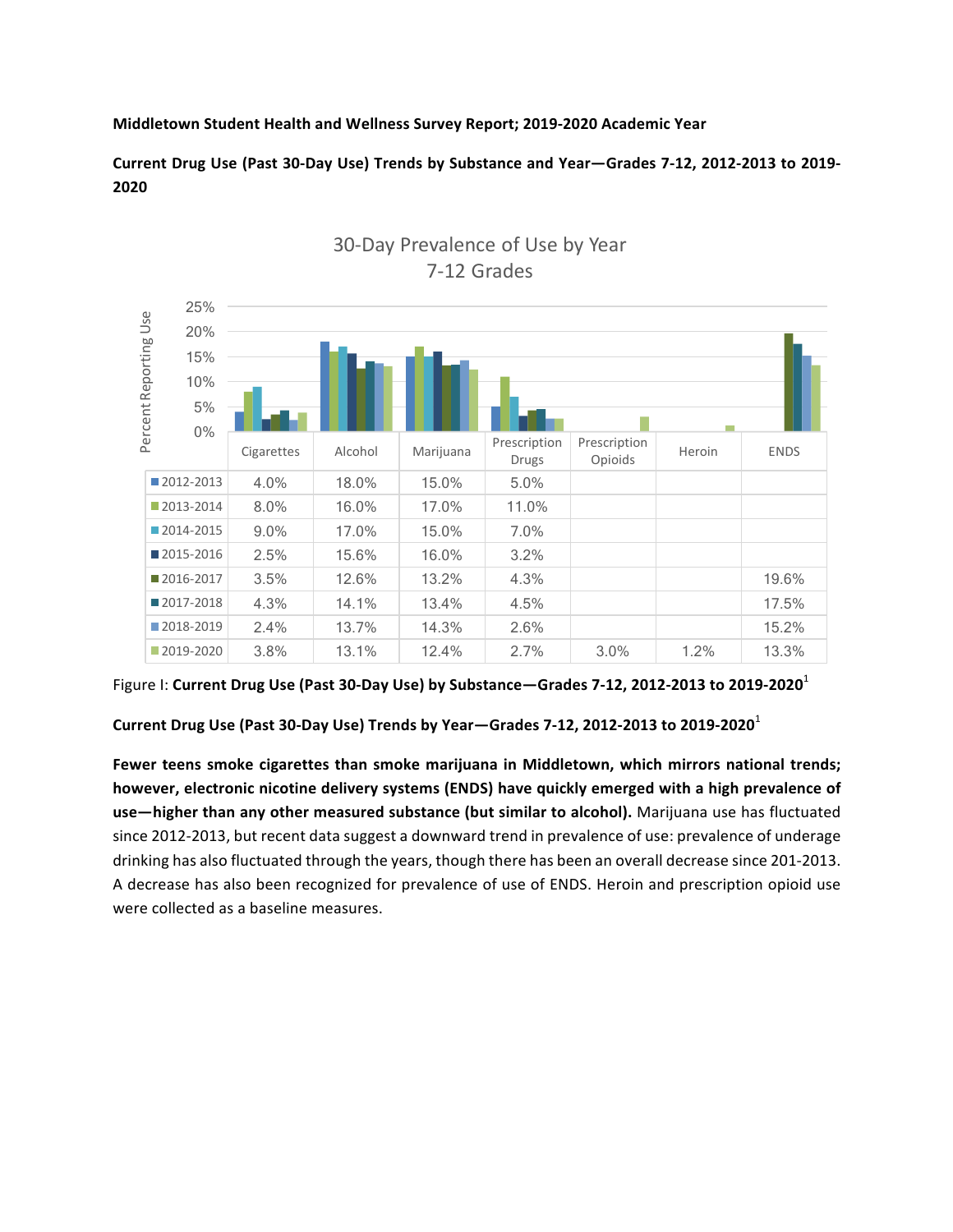### **Current Drug Use (Past 30-Day Use) by Grade, 2019-2020**



30-Day Prevalence of Use by Year 7-12 Grades, 2019-2020

Figure III: Current Drug Use (Past 30-Day Use) by Grade, 2019-2020<sup>1</sup>

**Middle school trends in 30-day use have decreased.** A noticeable increase in prevalence of use has spiked between  $9<sup>th</sup>$  and  $10<sup>th</sup>$  grades, which is delayed from previous years, indicating a delay in onset of use. Delaying onset of use is critical to reduce long-term consequences.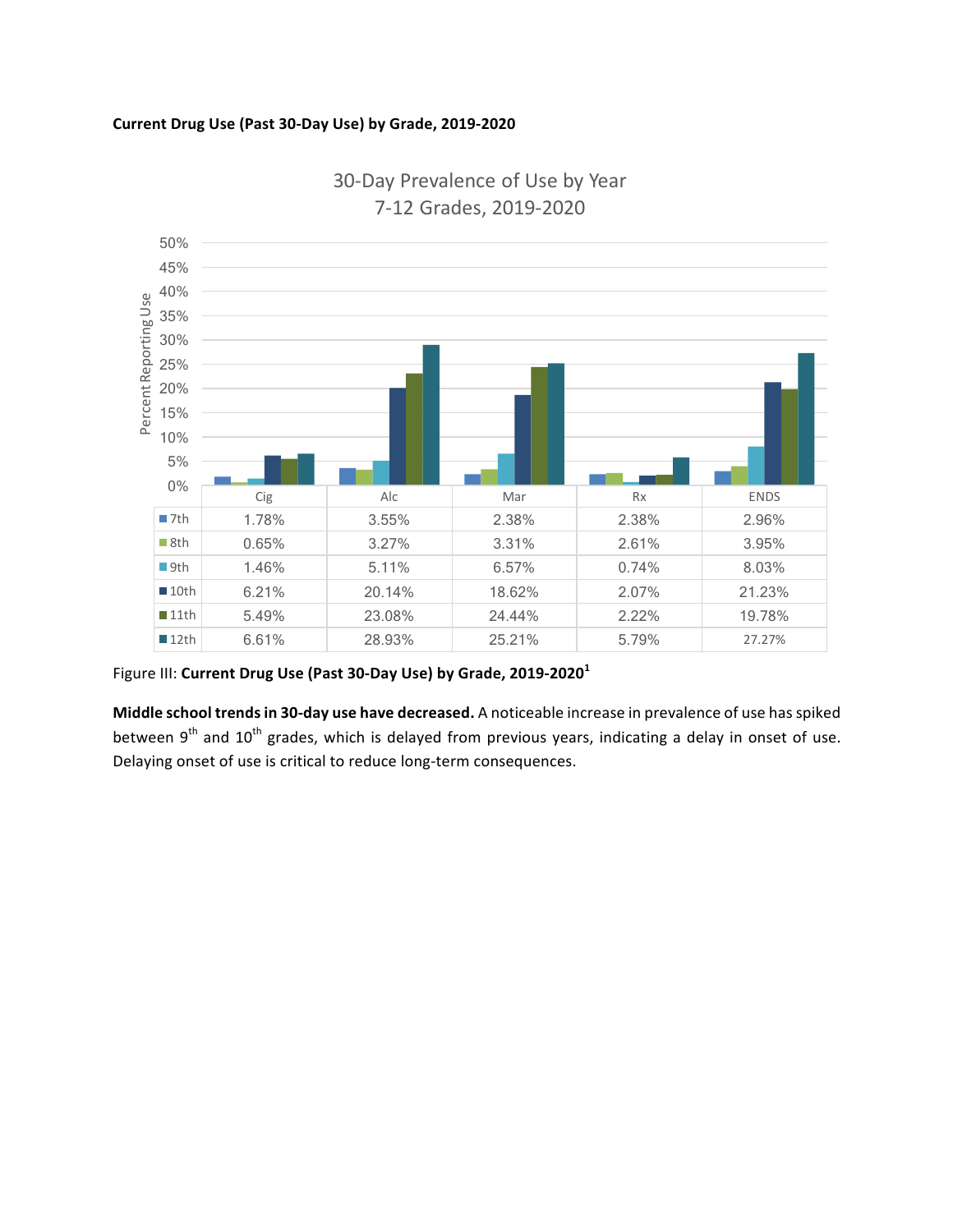### **Perception of Harm by Year—Grades 7-12, 2012-2013 to 2019-2020**



Perception of Harm by Year 7-12 Grades

### Figure IV: Perception of Harm by Year-Grades 7-12, 2012-2013 to 2019-2020<sup>1</sup>

**Perception of Harm** measures how much risk or harm students associate with use. Historically, when perception of harm is high, prevalence of use is low. This graph illustrates students who associate great or *moderate risk* with use. Perception of harm has fluctuated in Middletown in recent years for cigarettes, alcohol, and prescription drugs; perception of harm for marijuana and ENDS has increased significantly over the past year.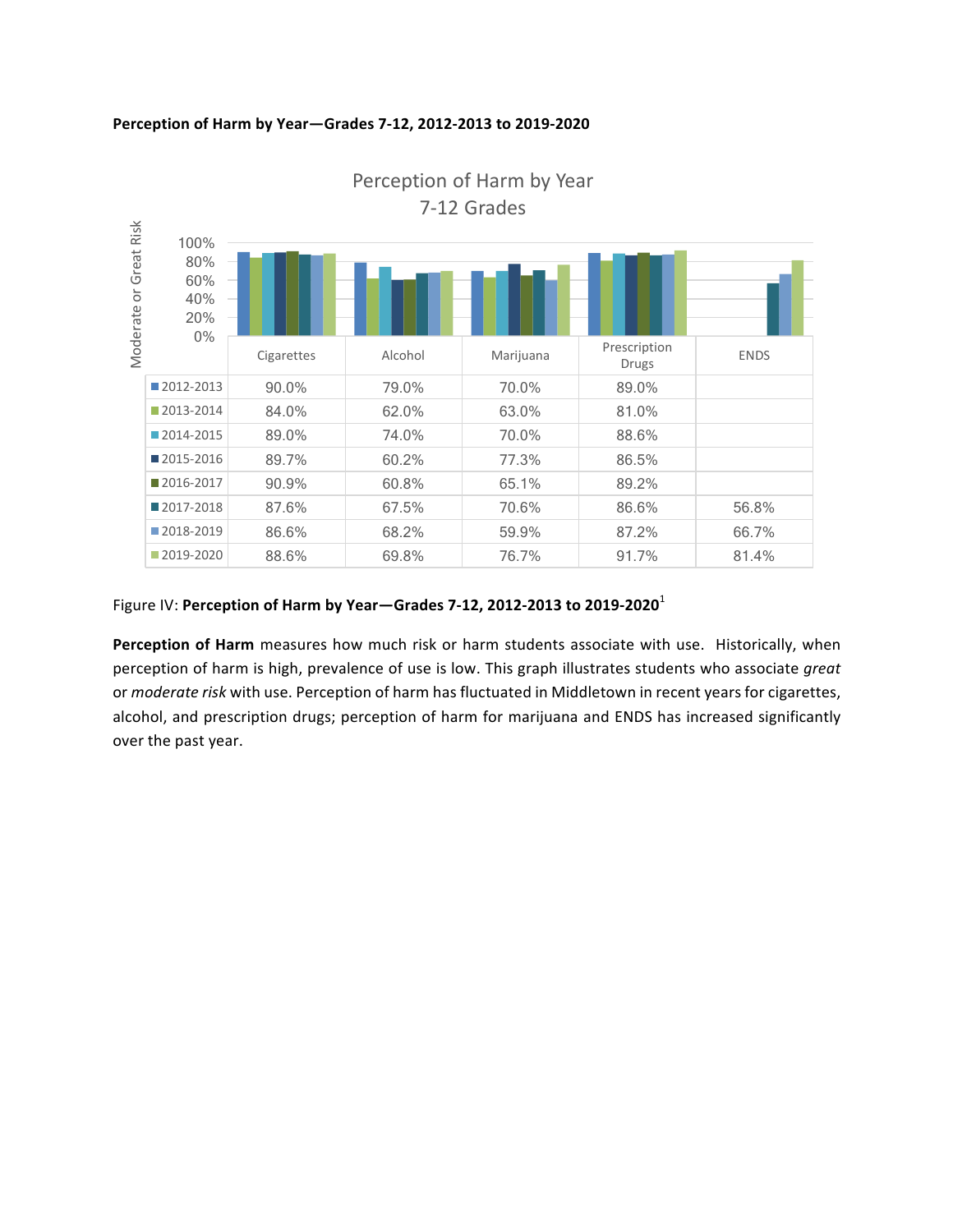

#### Perceived Parental Disapproval-Grades 7-12, 2012-2013 to 2019-2020

Perceived Parental Disapproval 7-12 Grades

### Figure V: Perceived Parental Disapproval–Grades 7-12, 2012-2013 to 2019-2020<sup>1</sup>

Perception of Parent Disapproval measures how much students perceive their parents to approve or disapprove of their drug or alcohol use. Research indicates when perceived parent disapproval is high, prevalence of use is low; a low level of perceived parent disapproval is a risk factor for adolescent use. This graph illustrates students who perceive their parents to identify their drug use as *wrong* or *very* wrong. Perceived parent disapproval increased slightly across the board for all substances measured this survey year and heroin was collected as a baseline measure.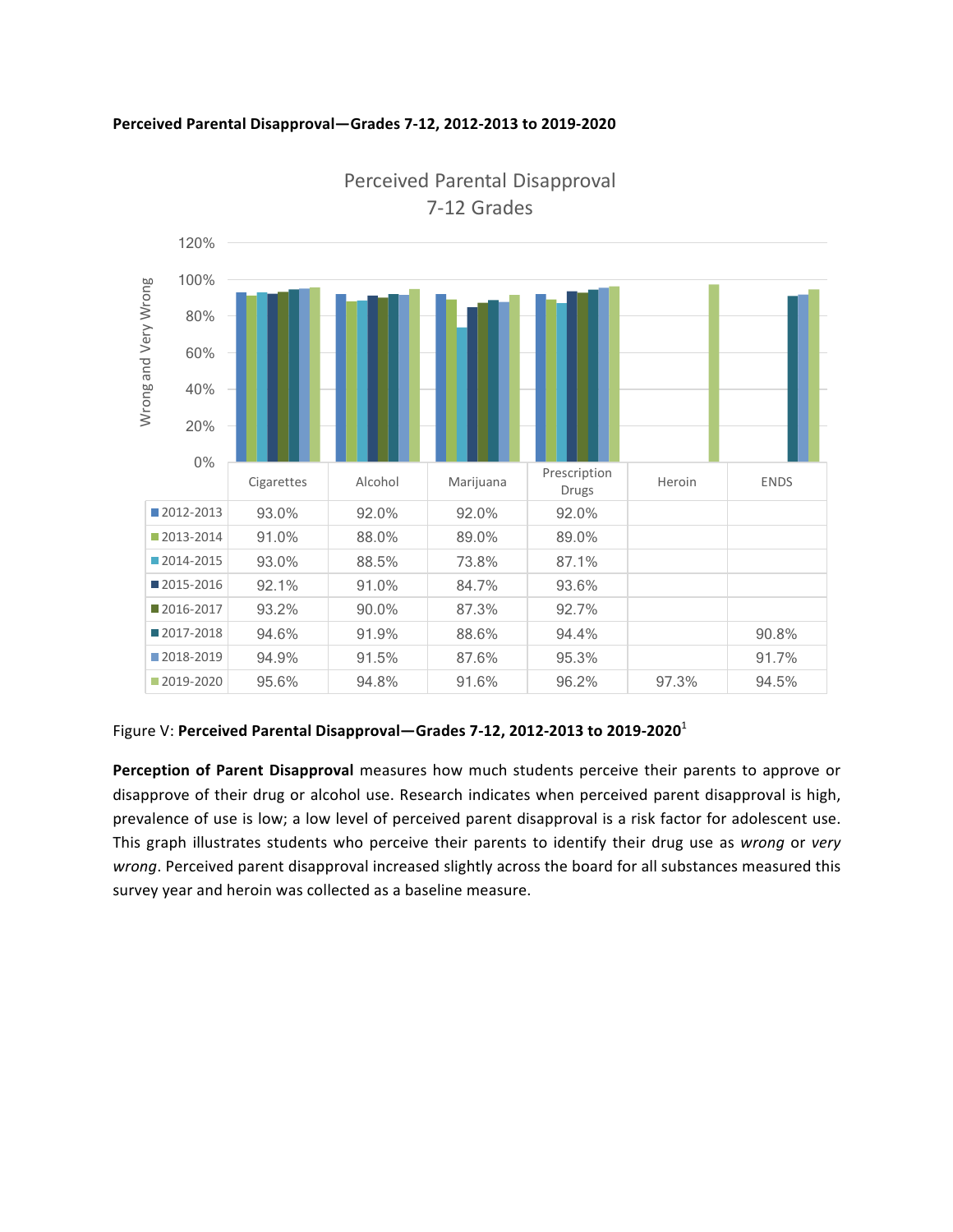

### **Perceived Peer Disapproval—Grades 7-12, 2012-2013 to 2019-2020**

Perceived Peer Disapproval 7-12 Grades

### Figure VI: Perceived Peer Disapproval–Grades 7-12, 2012-2013 to 2019-2020<sup>1</sup>

Peer influences toward substance use are more pertinent for older adolescents, while parent influences are more pertinent for their younger peers. High rates of perception of peer disapproval is a protective factor for adolescents and increased slightly across the board for all substances measured this survey cycle. Perceived disapproval of heroin use was collected as a baseline measure.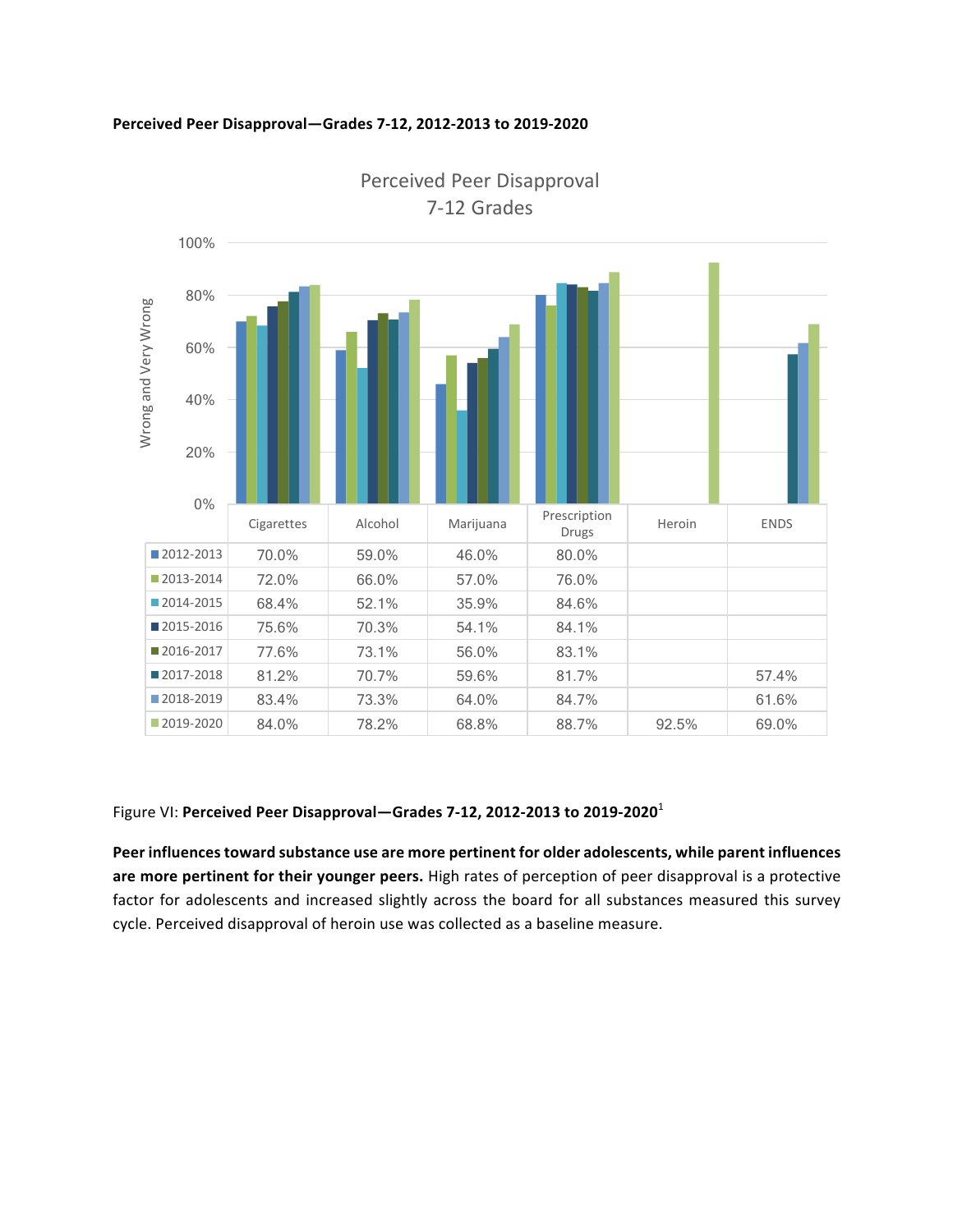



Perception of Easy Access 7-12 Grades

### Figure VII: Perceived Access of Substances-Grades 7-12, 2012-2013 to 2019-2020<sup>1</sup>

Easy access is a risk factor associated with prevalence of substance use. Middletown students report ENDS being the easiest substance to access, followed by alcohol, marijuana, and then cigarettes. Prescription drugs and drug paraphernalia rank among the most difficult to access.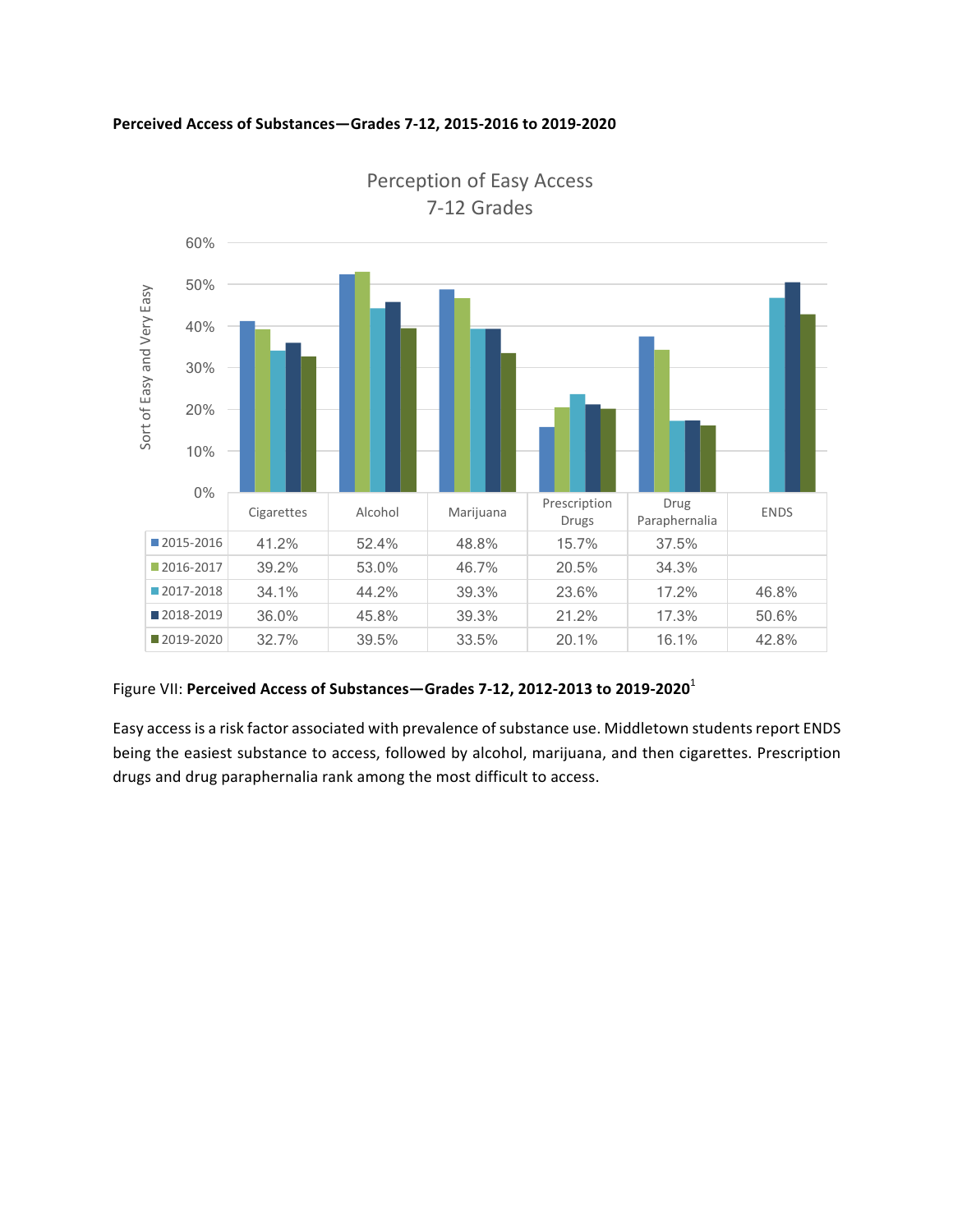

### Point-of-Access of Alcohol-Grades 7-12, 2019-2020 (Among Students Who Report Use)

### Figure VIII: Point-of-Access of Alcohol-Grades 7-12, 2019-2020<sup>1</sup>

Among youth who report using alcohol, access points are split across a number of sources. Adolescents report getting alcohol from a variety of sources, primarily from their parents without their knowledge (17%), from a friend (not at a party) (17%), at a party when no adult was in the house (16%), and from a sibling (13%).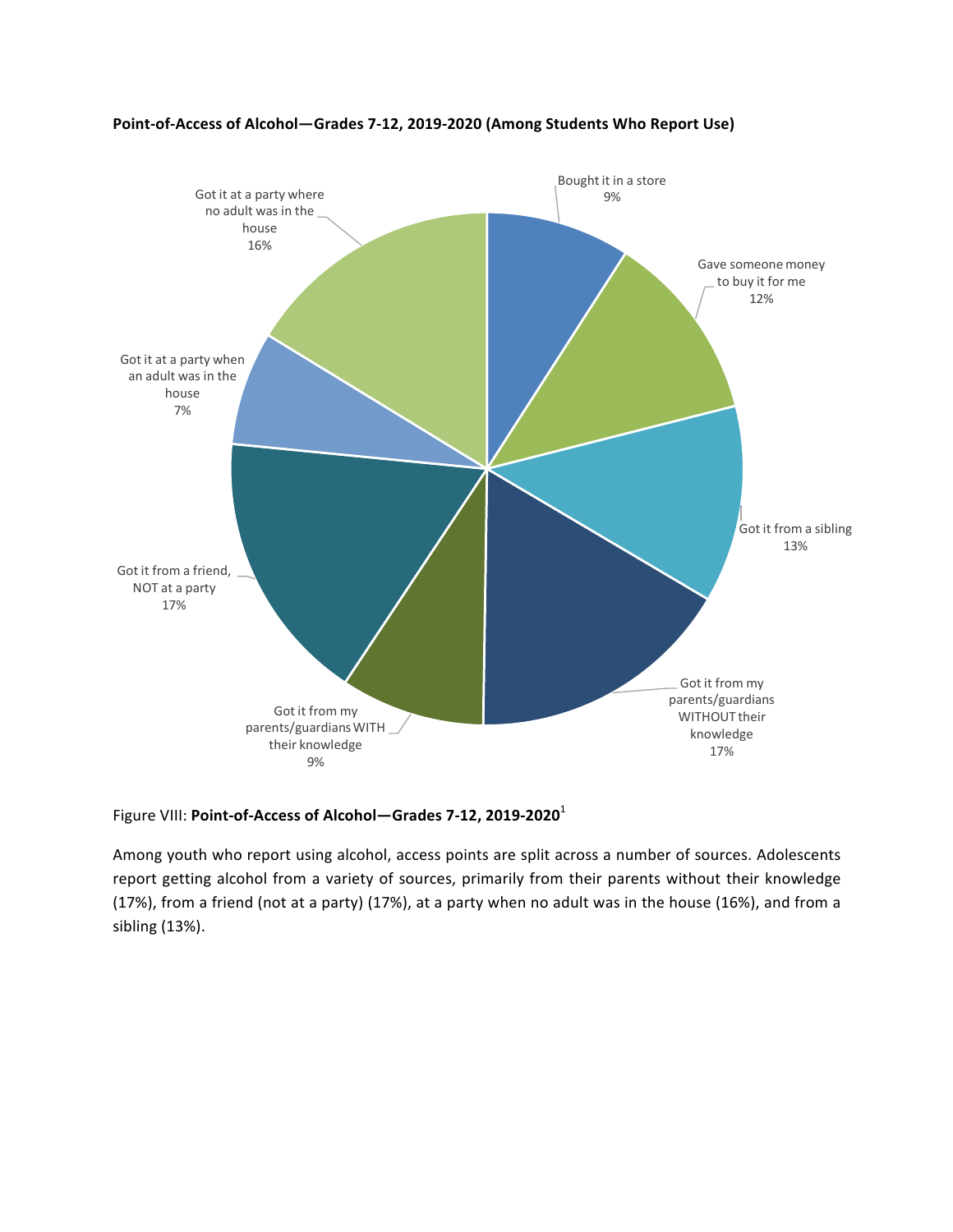

**Attitude Toward Peer Use—Grades 7-12, 2019-2020 (Required STOP Act Measure)**

### Figure IX: Attitude Toward Peer Use-Grades 7-12, 2019-2020 (Required STOP Act Measure)<sup>1</sup>

Attitude toward peer use is a required measure for the Sober Truth on Preventing Underage Drinking (STOP) Act. About half of Middletown youth report strongly disapproving of someone their age having one or two drinks of an alcoholic beverage nearly every day: 68.9% report strongly or somewhat disapproving of peer use. Disapproval of peer use is a protective factor for preventing underage drinking.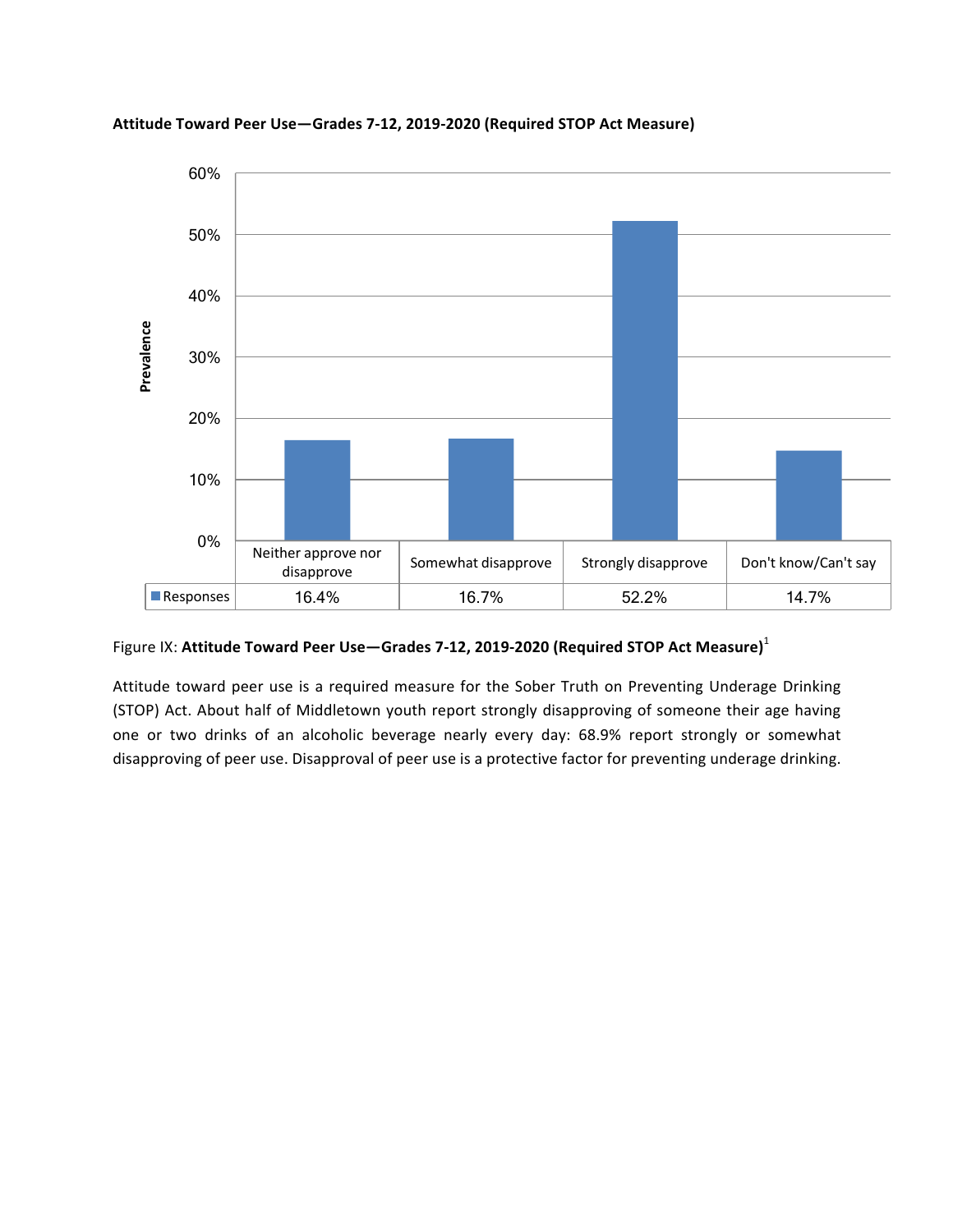

### Point-of-Access of Marijuana-Grades 7-12, 2018-2019 (Among Students Who Report Use)

Figure X: Point-of-Access of Marijuana-Grades 7-12, 2019-2020<sup>1</sup>

The majority of adolescents who report marijuana use identified **getting it from a friend or acquaintance** (21%) as the most prevalent point-of-access for marijuana, followed by a person who has a medical marijuana card (12%).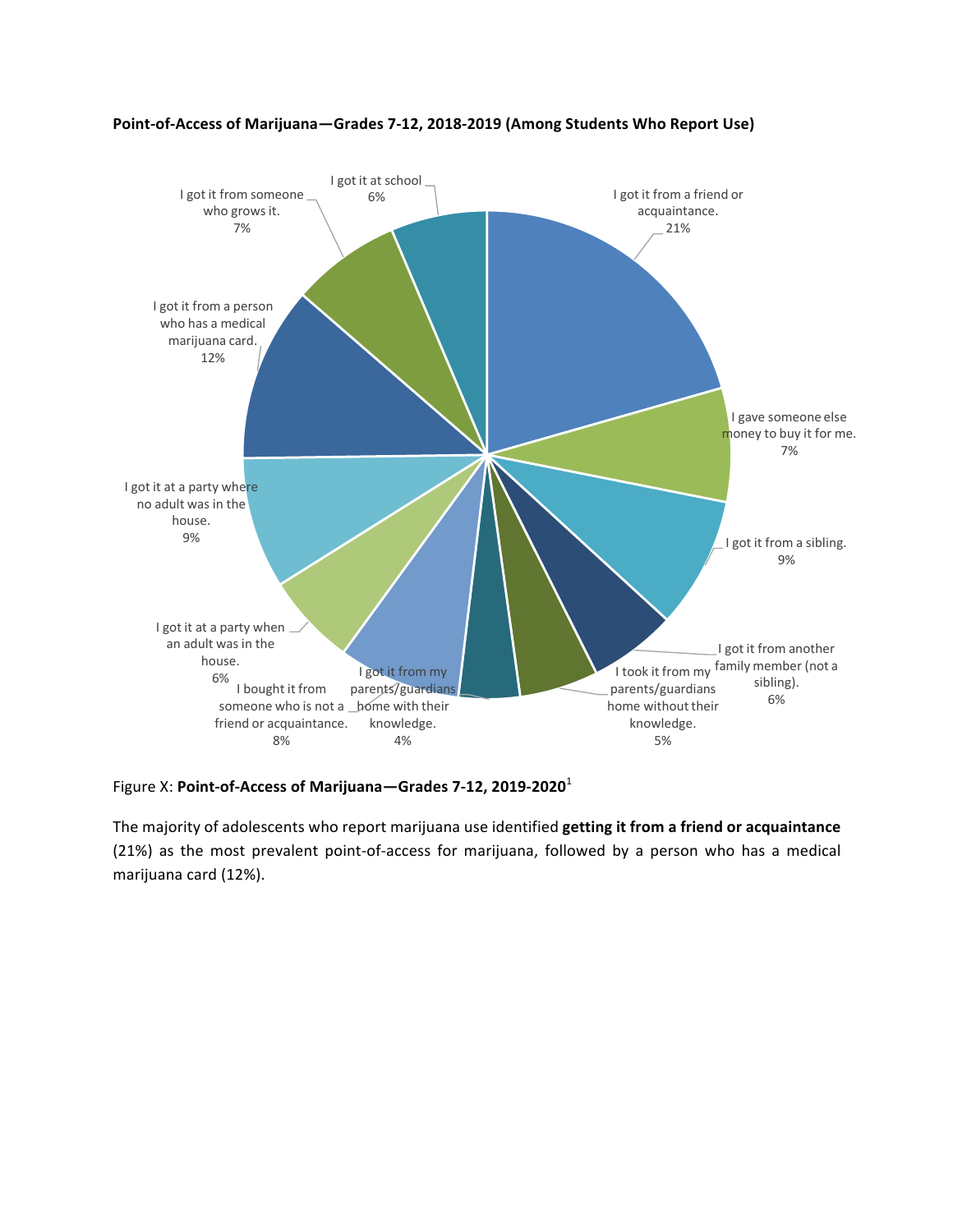### Location of Marijuana Use-Grades 7-12, 2019-2020



#### Figure XI: Location of Marijuana Use-Grades 7-12, 2019-2020<sup>1</sup>

The locations adolescents report people going to use marijuana are divided: most common locations are someone's home when no parents are home (14%), parties when no adults are home (13%), at home by themselves in a secluded place (12%) and in their car while driving (12%). Other locations identified include bathrooms, school bathrooms, behind buildings and in alleys, public places, and football games.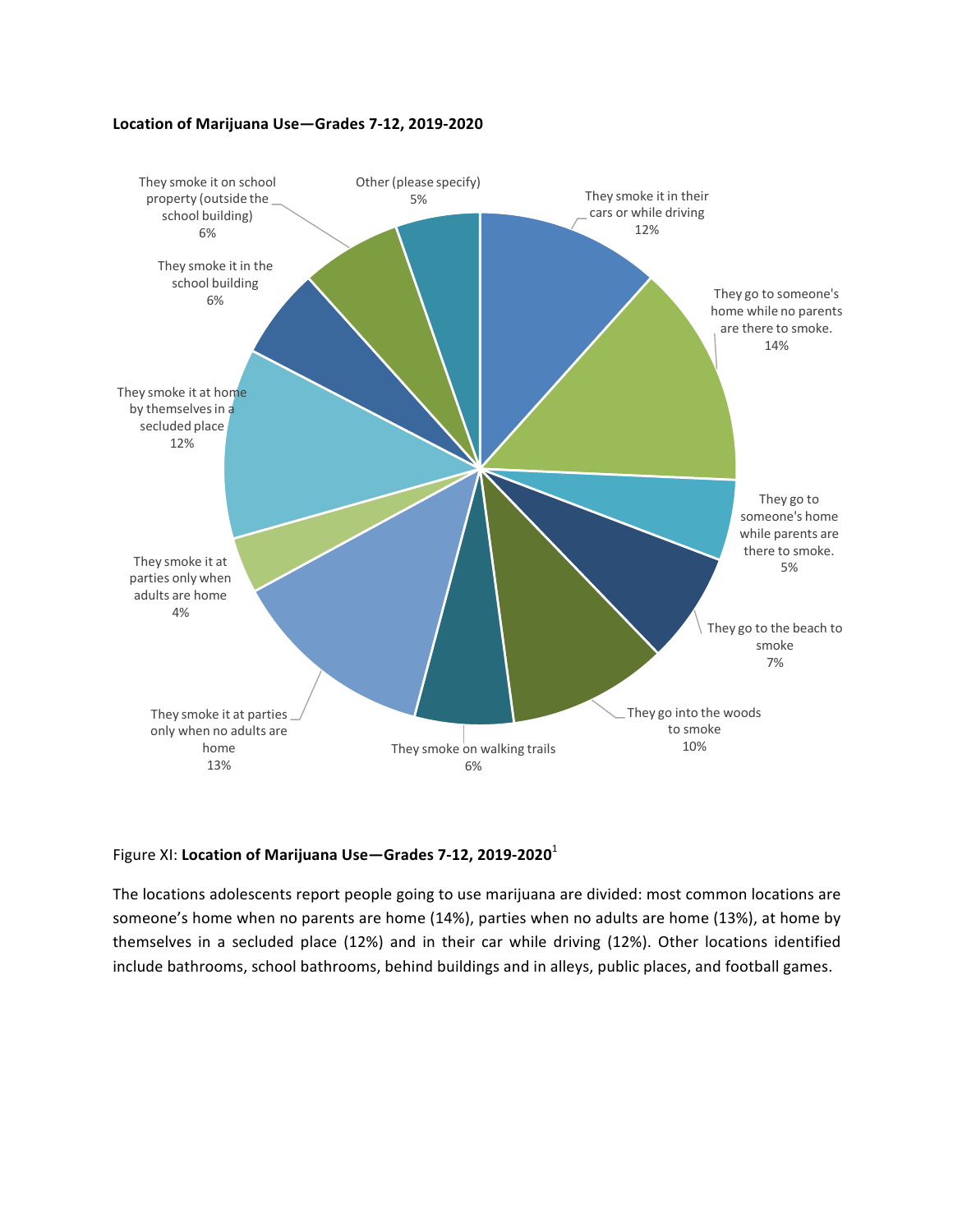### Method of Marijuana Use-Grades 7-12, 2018-2019 (Among Students Who Report Use)



Figure XII: Method of Marijuana Use-Grades 7-12, 2019-2020<sup>1</sup>

There are a number of prevalent methods of marijuana use reported by adolescents, as illustrated in the chart above. Data suggest most students smoke marijuana in a joint or blunt (25%), followed closely by vaping marijuana (23%).